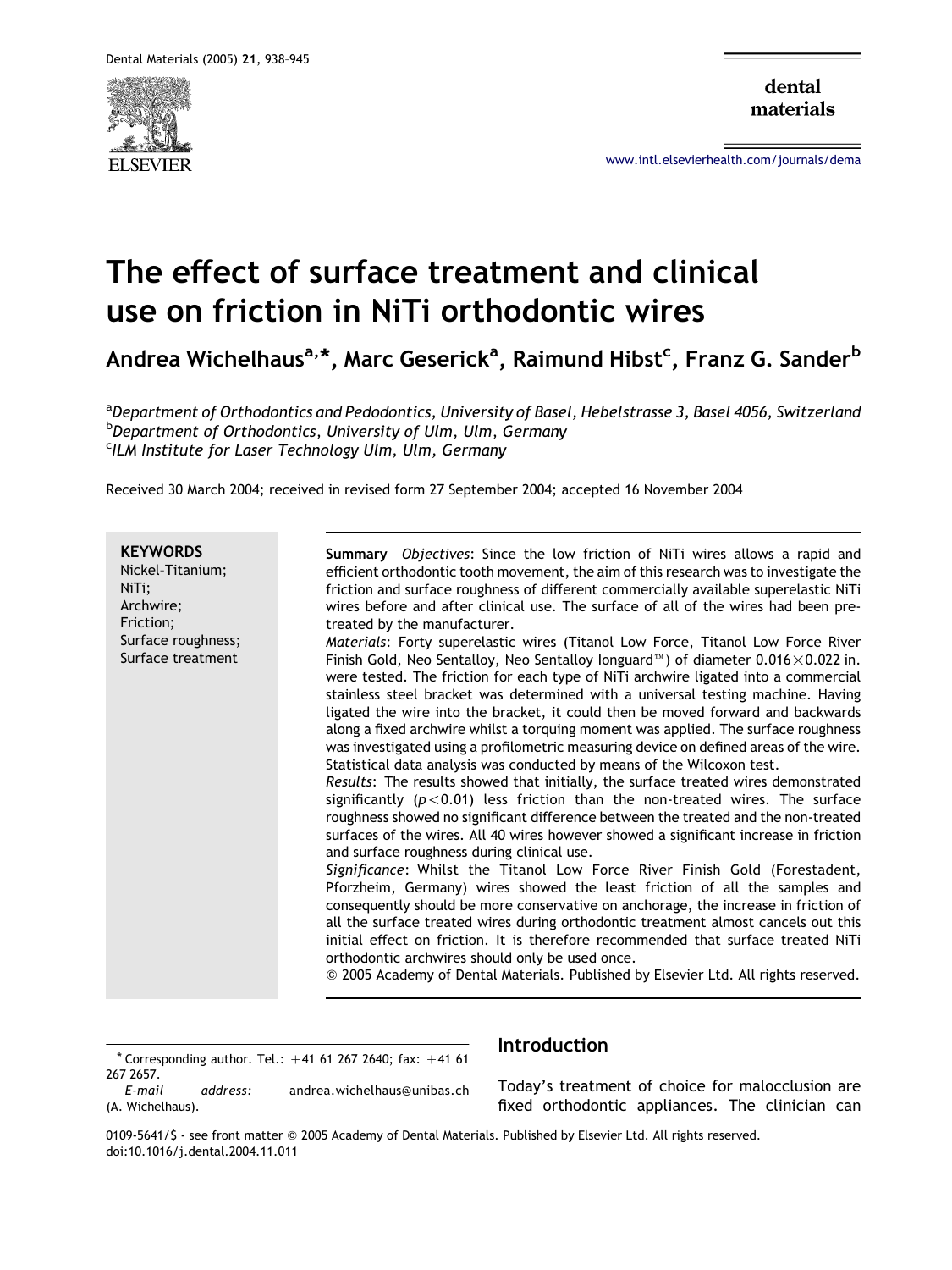choose from a large variety of different bracket systems and also from a wide range of alloys from which to select an arch wire for straight wire mechanics. During orthodontic treatment, teeth move intermittently along the archwire undergoing phases of tipping followed by uprighting in addition to rotational movements. The archwire lies in and is in contact with the bracket slot which leads to problems with friction and wear of the archwire. The amount the arch wire is deformed is dependent on the applied force and elasticity of the wire [\[1,23\]](#page-7-0). Some of the applied force is used to overcome the friction between the two surfaces in contact, i.e. the bracket and archwire. If static friction occurs, movement of the tooth is inhibited until the tooth is uprighted by the elastically deformed superelastic wire; tooth movement then occurs as the friction is reduced as the tooth slides along the archwire. Uprighting of the tooth requires an applied force from the archwire which has also unwanted side effects on the adjacent teeth and can strain the anchorage. The force necessary to bring about orthodontic tooth movement must clearly overcome the friction as well as move the tooth. This applied force has a reactive force on the molars which moves them in a mesial direction. This is frequently not a desired clinical response and can be considered as anchorage loss. It is clear therefore that the development of materials with low coefficients of friction for straight wire mechanics are highly desirable because they can reduce the strain on anchorage.

Friction between the bracket and archwire can cause up to 50% loss of force [\[5,9,11,18,21\]](#page-7-0). As a result the desired tooth movement is slowed down or even inhibited. It is therefore desirable that orthodontic wires and brackets show the lowest possible friction coefficients. Numerous factors have an impact on friction and it is very difficult to isolate individual factors. Besides the alloy composition of the archwire [\[2,13\],](#page-7-0) the wire size  $[2,13]$ , the elasticity  $[1,17,19]$  and the surface structure including surface treatments also play an important role. Studies have shown that the surface characteristics influence both the friction and the biocompatibility of orthodontic arch wires in situ [\[4,6,11,14,16,20,21,23\]](#page-7-0). Plaque accumulation is affected by the surface roughness and this in turn affects the properties described above.

When describing friction in orthodontics we have to consider a system consisting of three variables which are relevant: the bracket as a friction counterpart, the wire as a friction solid and the surrounding medium. In the present study, the effect clinical use of the wires has on the frictional forces was analysed using a laboratory friction test system which measures the friction between the stainless steel surface of the bracket and a torqued NiTi arch wire in dry conditions. Measurements of the surface roughness were also carried out before and after use of the wires.

Superelastic NiTi wire shows a martensitic transformation between the austenite and the martensite phases during loading and unloading as well as during cooling and heating. This transformation leads to large amounts of reversible strain occurring either during heating (shape memory effect) or during loading (superelastic effect) [\[10\]](#page-7-0). In orthodontics both effects are important, although the key effect is the superelasticity, which produces reversible strains of up to 8% [\[23\]](#page-7-0). Understanding the physics of these effects is of importance for both fracture mechanics as well as friction and wear because the phase transformation in shape memory alloys dissipates large amounts of elastic energy. Consequently, NiTi shape memory alloys are known for being surprisingly resistant to wear despite their relatively low surface hardness. Also with respect to this study, it is important to appreciate that the implementation of conventional hardening mechanisms to increase the wear resistance such as dislocations, precipitations or particles in NiTinol is very limited. This is due to the fact that the functional properties of NiTinol are very sensitive to almost any of the aforementioned hardening mechanisms. Therefore, most mechanisms and treatments which may be applied to increase the hardness of NiTinol are typically related to a decrease of functional properties, such as the length of the lower pseudoelastic plateau, the transformation temperature of the alloy or the shape of the plateau.

Besides conventional mechanical polishing techniques there are other surface treatments which can be carried out during manufacturing such as ion implantation, a technique in which the metallic substrate is hardened by the implantation of high energy ions in a very thin surface layer. The increase in hardness is due to the mechanical stresses induced by the mismatch of the implanted ions in the crystal structure of the substrate [\[5\].](#page-7-0)

The manufacturers claim that pre-treated wires reduce friction during orthodontic fixed appliance mechanics. The aim of this research was to investigate whether the friction of different commercially available superelastic NiTi wires was indeed constant before and after 4 weeks of clinical use and also whether there was any change in surface roughness and how this was related to any change in friction. The wires under investigation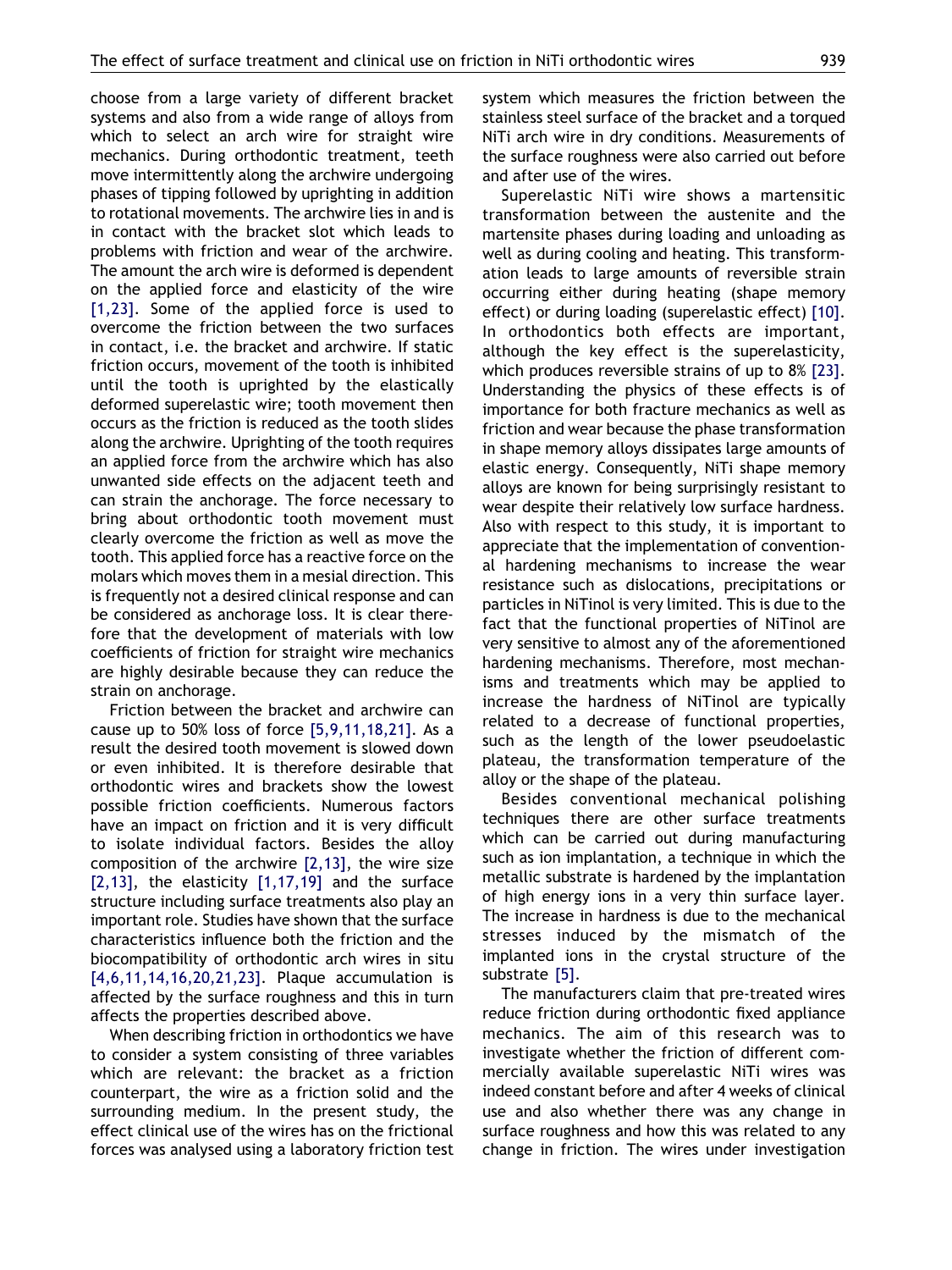had been exposed to one of the two surface treatments by the manufacturer:

- Conventional surface polishing of the wires;
- Wires treated with ion implantation.

# Materials and methods

Four different commercially available NiTi wires with two different surface treatments were investigated. The rectangular wires were  $0.016 \times$ 0.022 in. in dimension. The following commercially available wires were included in the investigation:

- Titanol Low Force (Forestadent, Pforzheim, Germany), mechanical polish;
- Titanol Low Force River Finish Gold (Forestadent, Pforzheim, Germany), mechanical polish plus ion surface treatment;
- Neo Sentalloy F80 (GAC Int., NY, USA), mechanical polish;
- Neo Sentalloy F80 Ionguard $\mathbb{I}^{\mathbb{N}}$  (GAC Int., NY, USA), mechanical polish plus ion surface treatment.

The participants for the clinical study were 20 juvenile patients who were in the levelling phase of fixed orthodontic appliance therapy.

## Friction tests

Elastic ligation (clear power chain, Ormco, CA, USA) was used for all friction tests in order to exclude any influence of different ligature systems on the results.

The initial friction was measured on 10 archwires of each product. This sample constituted the control group. They were not subsequently used in the patient's mouth since the friction test leaves scratch marks on the wire which leads to a change in the roughness measurements.

Friction was additionally measured after the archwire had been inserted into the patient's mouth for 4 weeks, which is equivalent to a normal interval between orthodontic appointments for a patient with fixed appliances. The testing equipment to measure the friction of the superelastic wires was the Universal test machine (Zwick 1425, Ulm, Germany) with a measuring speed of 20 mm/min and a pre-set torque of 5 N mm. The experimental apparatus is shown in Fig. 1. It was set up to simulate tooth movement during the levelling phase. To ascertain the friction coefficient, three test cycles were used. The Statistics program STATISTIKA V.97 (StatSoft, Tulsa, USA) was used for the statistical analysis of the results using the Mann Whitney U-Test for non-parametric data.



Figure 1 Experimental apparatus for friction measurements showing a torqued NiTi wire ligated into a bracket which was then integrated into the Zwick Universal Testing machine.

## Surface roughness tests

The surface roughness measurements were carried out with a confocal laser scan microscope (LSM 410, Zeiss, Germany) [\[3\]](#page-7-0) and a photo cell to record and measure dispersed laser light (Institute of Laser Technology, Ulm, Germany [\[4,8\]\)](#page-7-0). The light source was a 2 mW laser diode at 633 nm and the lens used had a focal length of  $f=100$  mm. The angle of incidence of the laser on the tested portion of the wire and the angle of reflection were  $45^\circ$ . The detector was located at a distance of 5 cm from the tested sample within a detection area of  $+10^{\circ}$  of the angle of reflection. A measurement of the roughness parameters ( $R<sub>a</sub>$  and  $R<sub>z</sub>$ ) were ascertained at five defined sites with a Hommel tester (T 2000, Hommel, VS-Schwenningen, Germany) [\[4\].](#page-7-0) This has an arm with a diamond tip TKL 100 (radius  $5 \mu m$ ) fitted at an angle of  $90^\circ$  and moves at a linear and constant speed ( $v_t$ =0.02 mm/s). The measuring area was defined with notches from the middle of the archwire to the distal of the canines. After establishing the norm, roughness was measured at five points in a defined area. The results for the roughness parameter  $R<sub>a</sub>$  can be calculated from the measured  $R_a$  values by the formula as:

$$
R_{\rm a}=\sqrt{\frac{2}{\pi}}R_{\rm q}
$$

The Wilcoxon test for paired samples was used to analyse the roughness parameters  $R_z$  and  $R_q$ .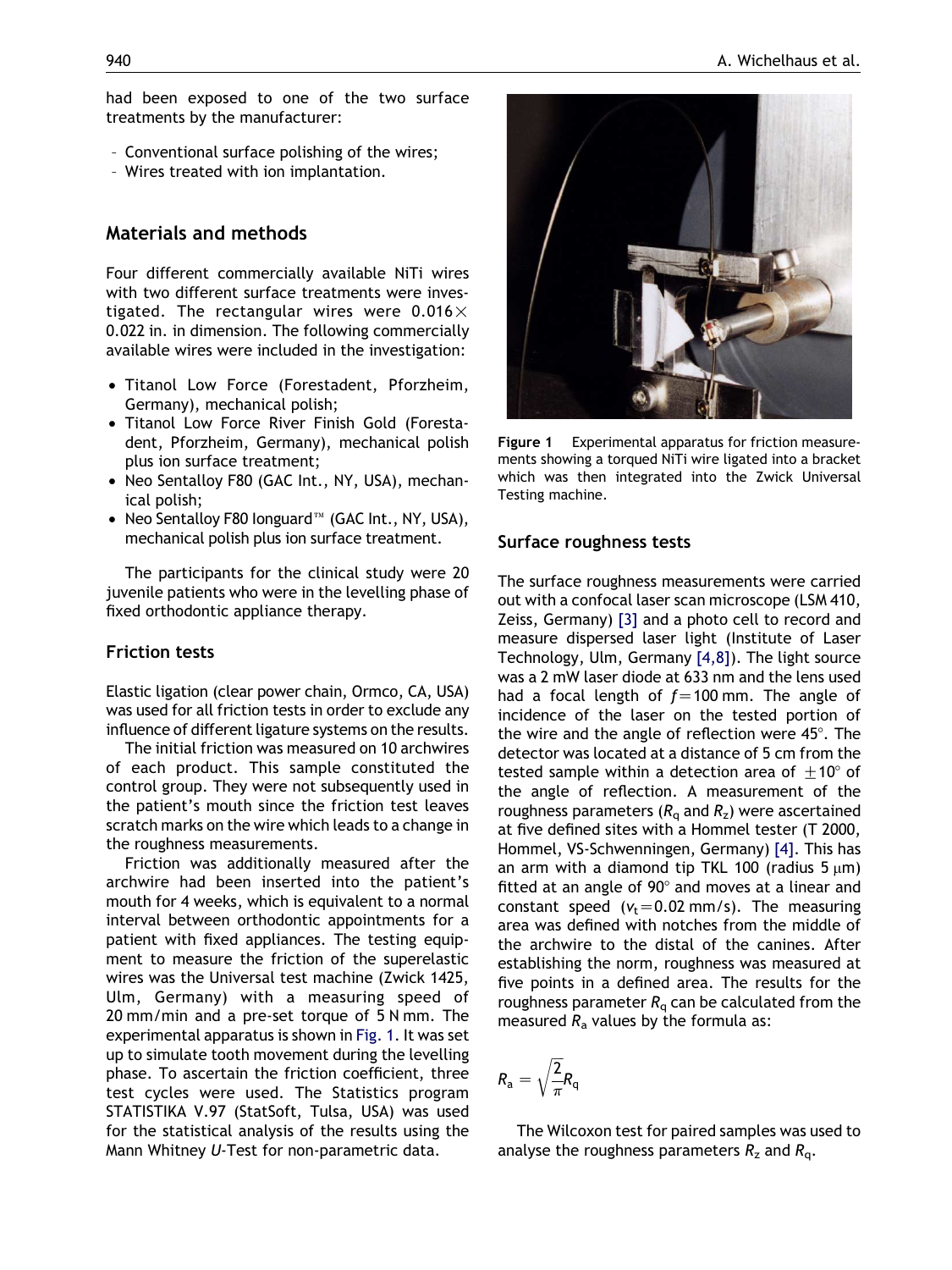

Figure 2 Friction force values before oral exposure  $(n=10$  per tested group).

## Results

#### Friction

From the data for the different archwires prior to clinical use, the Low Force River Finish Gold had the lowest friction with an average of 0.71 N (Fig. 2, Table 1). The friction values for the Titanol Low Force wire were initially clearly much higher. Neo Sentalloy longuard<sup>™</sup> wires showed lower friction values in comparison with the standard Neo Sentalloy wire.

The reduction in friction for the 'River Finish Gold' surface treated wire was 46% when compared to the standard Titanol Low Force wire and 23% for the 'longuard $\mathbb{I}^N$ ' wire when compared to the Neo Sentalloy wire (Table 1). These findings were statistically significant. After 4 weeks of clinical use in the mouth, all wires showed higher coefficients of friction (Fig. 3, Table 1). Titanol Low Force River Finish wires had the lowest average friction for the second evaluation. The Neo Sentalloy Ionguard<sup> $m$ </sup> had a higher friction value. However,

| NiTi wires          | $T0: \bar{x}$ | $T1: \bar{x}$ | Difference:    | Signifi- |
|---------------------|---------------|---------------|----------------|----------|
|                     | (SD)          | (SD)          | $\bar{x}$ (SD) | cance    |
| Low Force           | 1.33          | 1.8           | 0.47           | 头头       |
|                     | (0.12)        | (0.04)        | (0.08)         |          |
| Low Force           | 0.7           | 1.66          | 0.35           | 安安       |
| <b>River Finish</b> | (0.16)        | (0.12)        | (0.04)         |          |
| Neo                 | 1.67          | 1.8           | 0.18           | n.s.     |
| Sentalloy           | (0.2)         | (0.26)        | (0.06)         |          |
| Neo                 | 1.28          | 1.8           | 0.52           | 头头       |
| Sentalloy           | (0.07)        | (0.1)         | (0.03)         |          |
| <b>IONGUARD</b>     |               |               |                |          |



Figure 3 Friction force values after 4 weeks of oral exposure ( $n=10$  per tested group).

there was no statistical significance between the two wire types. The difference in friction values before and after clinical use was 134% for the Titanol Low Force River Finish Gold. The difference for the untreated Titanol Low Force wires was only 36%. The difference in the coefficient of friction between the brand new Neo Sentalloy wires and those that had been in the mouth for 4 weeks was only 10% which was statistically insignificant.

#### Roughness

The qualitative results for the initial tests showed a clearly visible macroscopic change in the surface structure of the individual, unused NiTi wires before and after oral exposure. Additional qualitative investigations with the scanning electron microscope confirmed this impression. In [Fig. 4](#page-4-0) we can see the surface topography of a new NiTi archwire. After 4 weeks of exposure to the oral environment, it can be clearly seen that there is an increase in surface roughness within the same measurement site. These findings were also confirmed with the laser scanning microscope. The results for the roughness parameters tested with the Hommel tester are shown in [Figs. 5 and 6](#page-5-0) and [Table 2.](#page-5-0)

The surface roughness of newly manufactured Titanol Low Force and Titanol Low Force River Finish Gold wires are clearly lower than the Neo Sentalloy and Neo Sentalloy Ionguard<sup>™</sup>. The average roughness of Neo Sentalloy Ionguard<sup> $m$ </sup> was 2.7 times higher than the Titanol Low Force wires with an  $R_z$  value of 0.74  $\mu$ m and was shown to be the roughest archwire ([Fig. 5,](#page-5-0) [Table 2](#page-5-0)).

After 4 weeks in the oral cavity, the wires were visibly rougher as confirmed by the scanning electron microscope [\(Fig. 6,](#page-5-0) [Table 2\)](#page-5-0). The roughest surface was found for the Neo Sentalloy wire with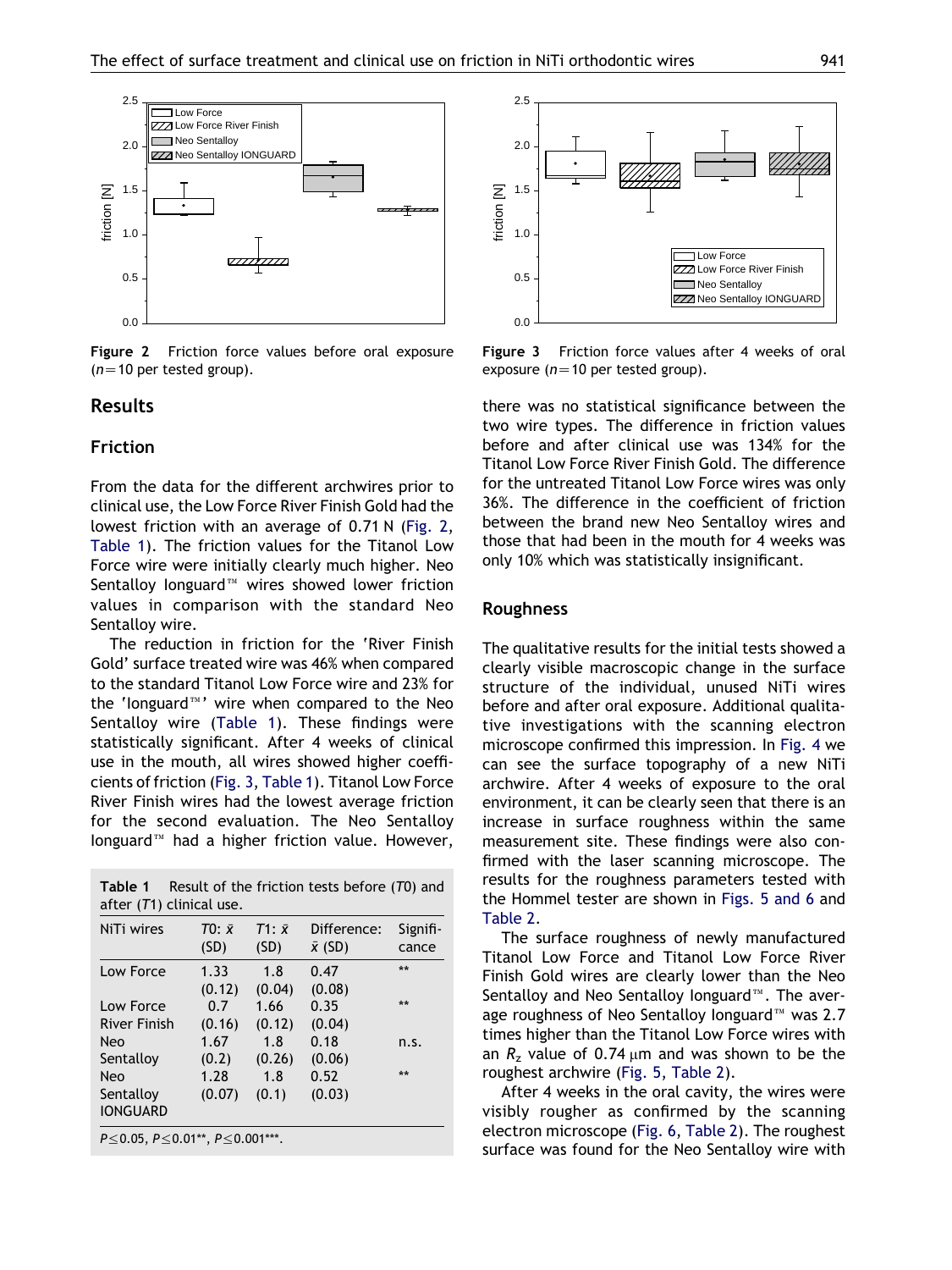<span id="page-4-0"></span>

Figure 4 3D Reconstruction of the surface topography of a NiTi wire before (upper view) and after (lower) 4 weeks of oral exposure in a scan field of 100 $\times$ 100  $\mu$ m $^2$ .

an  $R_z$  value of 1.2  $\mu$ m. The roughness values for Titanol Low Force and Titanol Low Force River Finish Gold wires were doubled from 0.2 to 0.41 and  $0.45 \mu m$ , respectively. The Titanol Low Force wires had lower roughness values than the Neo Sentalloy wires. The change in surface roughness for the Low

Force wires was 105% and for the Titanol Low Force River Finish Gold wires was 119%. For the already rougher Neo Sentalloy wires, the roughness increased by 68%, whereas the wires which were surface treated, i.e. 'longuard™' deteriorated by only 53%. All four categories of wires on the second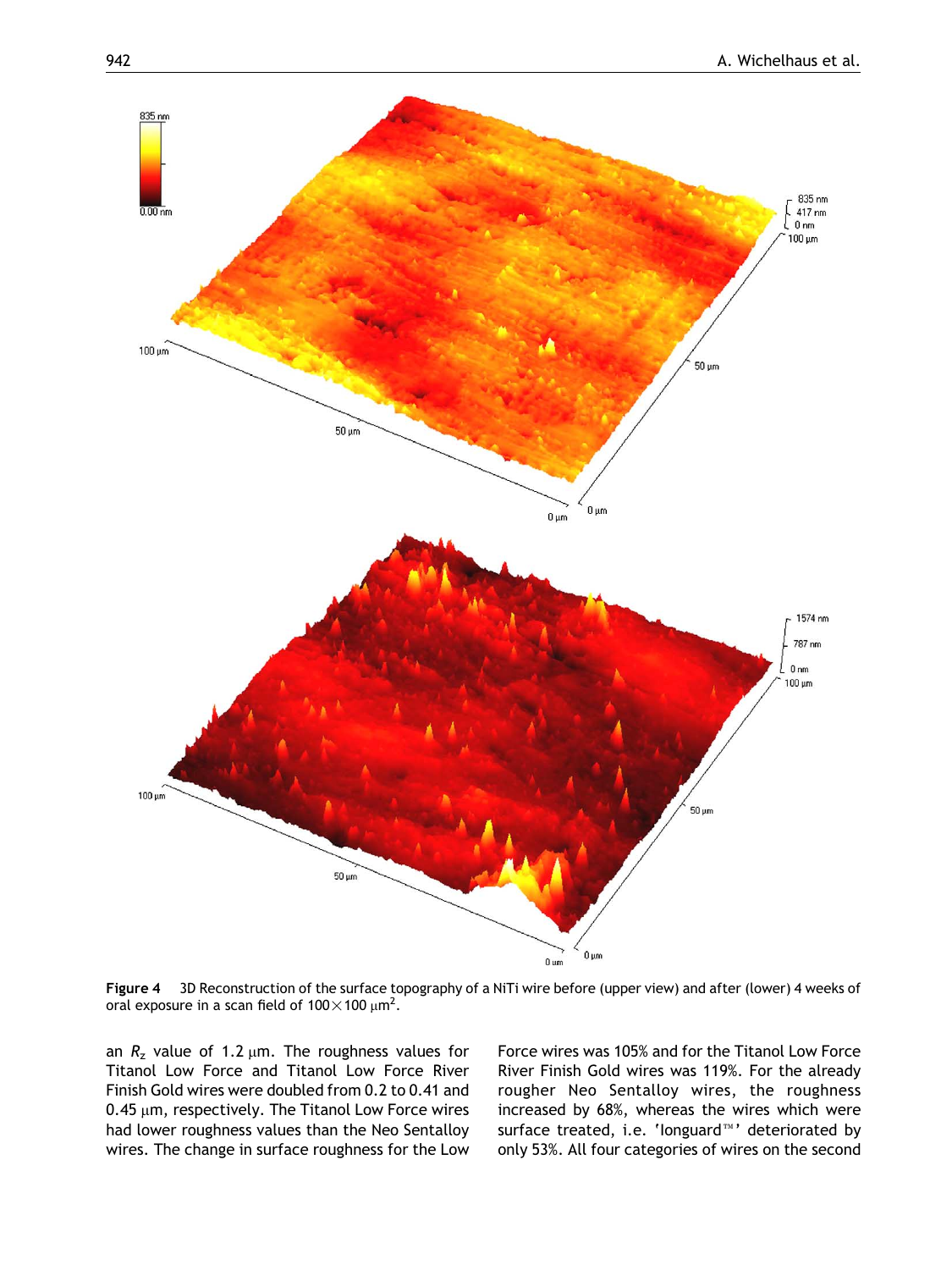<span id="page-5-0"></span>

**Figure 5** Surface roughness  $(R<sub>z</sub>)$  before oral exposure  $(n=10$  per tested group).

investigation showed a change in the surface structure which adversely affected the roughness.

## The correlation between friction and roughness

Following the exposure of the wires to the oral environment, no correlation was found between the increased surface friction and surface roughness (Fig. 7).

# **Discussion**

Alignment of the teeth during levelling is affected by the friction of the archwires which is influenced by many factors such as the applied force, the surface characteristics of the wire, the properties of the material and the vertical dimension and width of the bracket and slot. The combined effects of these factors contribute to a complex effect on friction.

Simulation of tooth movement is difficult because the resistance centre of the tooth during



**Figure 6** Surface roughness  $(R_7)$  after 4 weeks of oral exposure ( $n=10$  per tested group).

Table 2 Result of the surface roughness before (T0) and after (T1) clinical use.

| NiTi wires                                         | TO x           | $T1 \bar{x}$   | Difference     | Signifi- |  |  |
|----------------------------------------------------|----------------|----------------|----------------|----------|--|--|
|                                                    | (SD)           | (SD)           | $\bar{x}$ (SD) | cance    |  |  |
| Low force                                          | 0.19<br>(0.03) | 0.41<br>(0.12) | 0.22<br>(0.09) | ***      |  |  |
| low force                                          | 0.21           | 0.46           | 0.25           | ***      |  |  |
| river finish                                       | (0.01)         | (0.04)         | (0.03)         |          |  |  |
| <b>Neo</b>                                         | 0.72           | 1.21           | 0.49           | ***      |  |  |
| Sentalloy                                          | (0.54)         | (0.27)         | (0.27)         |          |  |  |
| <b>Neo</b><br>Sentalloy<br><b>IONGUARD</b>         | 0.74<br>(0.08) | 1.13<br>(0.26) | 0.39<br>(0.18) | ***      |  |  |
| $P \le 0.05$ , $P \le 0.01**$ , $P \le 0.001***$ . |                |                |                |          |  |  |

tooth movement is affected by additional factors such as the bone density, root conformation and length and the occlusion. The method used to simulate tooth movement and to measure friction has previously been described in the literature [\[5,12,13,22\]](#page-7-0) and has been well tested.

This study has shown clearly that there are differences in the frictional behavior of NiTi wires. NiTi wires which have not been used in the mouth show a frictional force of between 0.7 and 1.7 N. Tooth movement undertaken with straight wire mechanics requires low frictional forces to reduce anchorage requirements, otherwise the use of headgear is needed to supplement the anchorage. From the literature, measurement of friction has mainly been confined to the comparison of NiTi, steel and TMA wires. There is very little information in the literature on the comparison of different NiTi wires and this makes comparison of our work with other research limited. Measurements from Ireland et al. [\[12\]](#page-7-0) show values of 2.5 N. Our measurements showed clearly lower values for all the NiTi wires



Figure 7 Correlation between roughness and friction.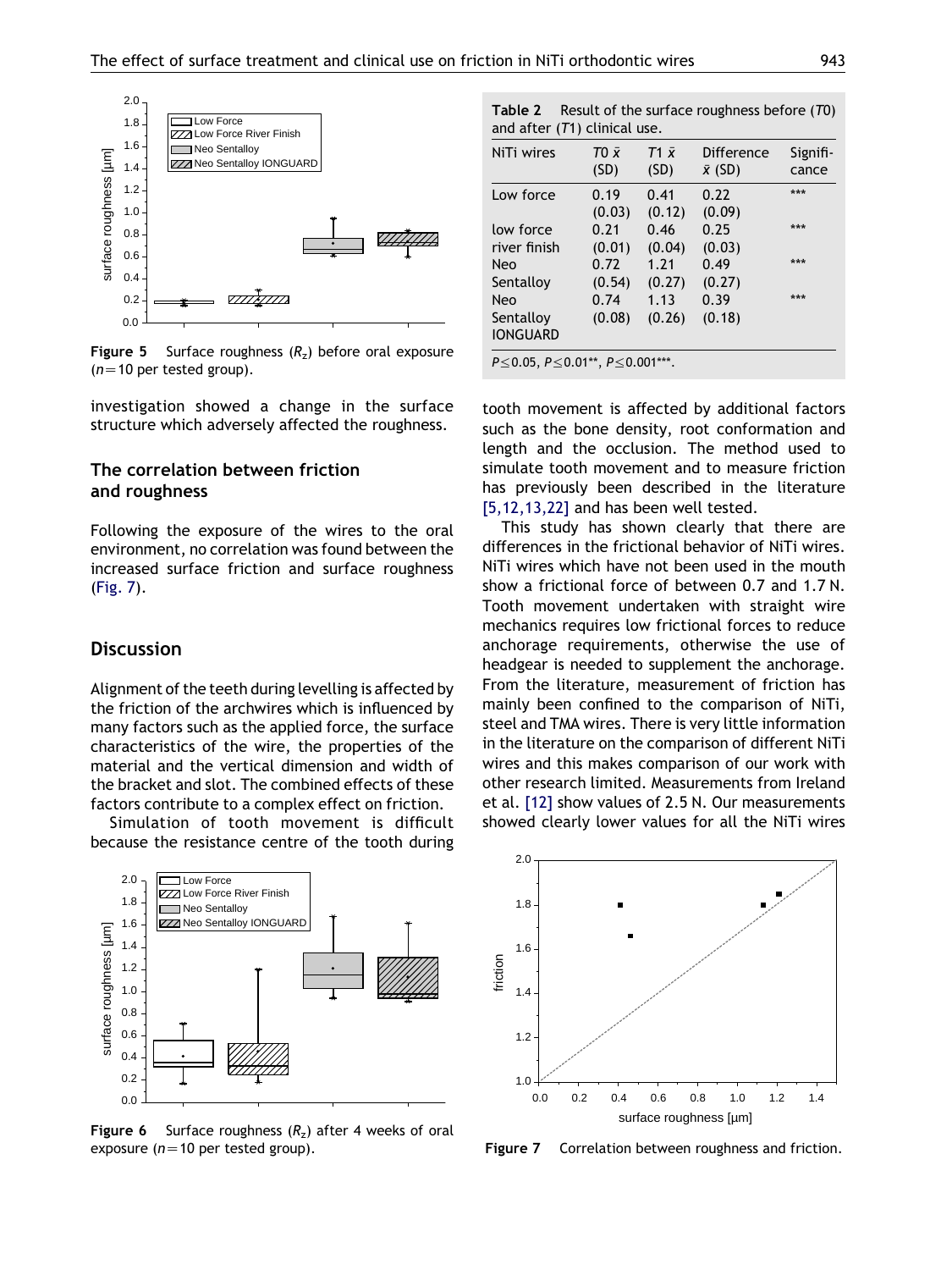which was comparable with the friction values for steel wires of 1.5 N [\[12,9\].](#page-7-0) This is probably due to better manufacturing techniques and the development by the manufacturers of wires with lower frictional properties. As a result, today we can use NiTi wires almost exclusively in our clinical practice.

Although friction is multifactorial as described above, we have clearly shown from our results that the surface treatment of wires does improve sliding of the bracket along the archwire. At best, the surface treatment can reduce the friction by 46% which is confirmed in the literature. Literature findings also confirm that the frictional properties of archwires were improved if a surface treatment was applied, e.g. Teflon, polyethylene or ion implantation. The best result was found for the Teflon coated wires [\[11\]](#page-7-0). This was also confirmed by Burstone et al. [\[5\]](#page-7-0). The research from Burstone and Frazin-Nia [\[5\]](#page-7-0) showed a significantly lower value for friction for the coloured TMA wire treated with ion implantation in comparison with untreated TMA and steel wires. The so-called 'Honeydew' TMA archwire treated with ion implantation showed a lower coefficient of friction than a steel archwire of the same dimension, which supports our findings. These values only apply to new unused wires. In contrast, Cobb et al. [\[7\]](#page-7-0) and Kula et al. [\[15\]](#page-7-0) reported that there was no significant difference in the effect of ion implanted TMA archwires on the rate of orthodontic space closure and tooth movement. This is important to stress because the positive effect of ion implantation on friction was lost in our study when the wires were exposed to the oral environment for 4 weeks, a normal interval for appointments in fixed appliance cases. Further studies are required to establish whether frictional benefits would be improved if the ion implanted wire remained for a shorter period in the mouth during the levelling phase. A firm conclusion cannot be drawn from only two measured time intervals, i.e. before and after 4 weeks of use. Thus, the following questions remain open and should be addressed with further research:

- How quickly does the frictional force increase once the wire is inserted in the mouth? Is it a question of hours, days or weeks to reach the measured values?
- Does the frictional force of the used surface treated wires approach the values measured in the untreated samples?
- Is it possible after a period of time, for the frictional force in the treated wires to exceed the force measured in the untreated wires, as this

would mean that the surface treated materials could be even worse than the untreated wires?

– What is the maximum time surface-treated wires are used in a clinical situation?

The Titanol Low Force and Titanol River Finish Gold archwires showed the least surface roughness. From the profilometric measurements, both of them showed a very flat and regular surface structure. The roughness  $(R<sub>a</sub>)$  values were in the region of 0.03-0.04  $\mu$ m. The similar roughness values within a single group showed a uniformity in the manufacturing process. It can be assumed that this would be true for any wire size from the same manufacturer.

The results for the Neo Sentalloy agreed with the findings from Bourauel et al. [\[4\]](#page-7-0). This wire also had roughness values of 5–7 times higher than the smoothest wires in our study. This was also valid for the Neo Sentalloy wires treated with ion implantation. Both the manufacturing process and the type of surface coatings played a role in the differences in roughness. The quality and grain size of the abrasives used for polishing, influences the size of the defects and the smoothness of the wire surface. Clinically, a rough surface encourages greater plaque accumulation. Both of the previously described surface treatments do not affect the original wire dimensions, or cause delamination which is the case when a coloured layer is applied to the wire. Husmann [\[11\]](#page-7-0), Kusy et al. [\[16\]](#page-7-0) found an increase in surface roughness after clinical use in their studies. This was also described in our study. The amount of abrasive influence from tooth brushing, i.e. the brush bristles and the abrasive in the toothpaste play, is unknown. Factors affecting surface roughness are likely to be the action of the wire sliding through the bracket and the type of fixation, i.e. elastomer or steel ligatures. The surface roughness was found to be increased not only in the area which was in contact with the bracket but also in the interbracket section of the wire. This implies that there must be some other exogenous factors which affect the surface roughness of the wire. A possible factor may be differences in diet. Further studies are needed to gain more information about these other influences on changes in frictional effects.

Similar to the findings in literature, no correlation was found between surface roughness and friction [\[4\]](#page-7-0), however surface roughness is an integral part of the wire's properties and affects corrosion and biocompatibility. A rough surface also